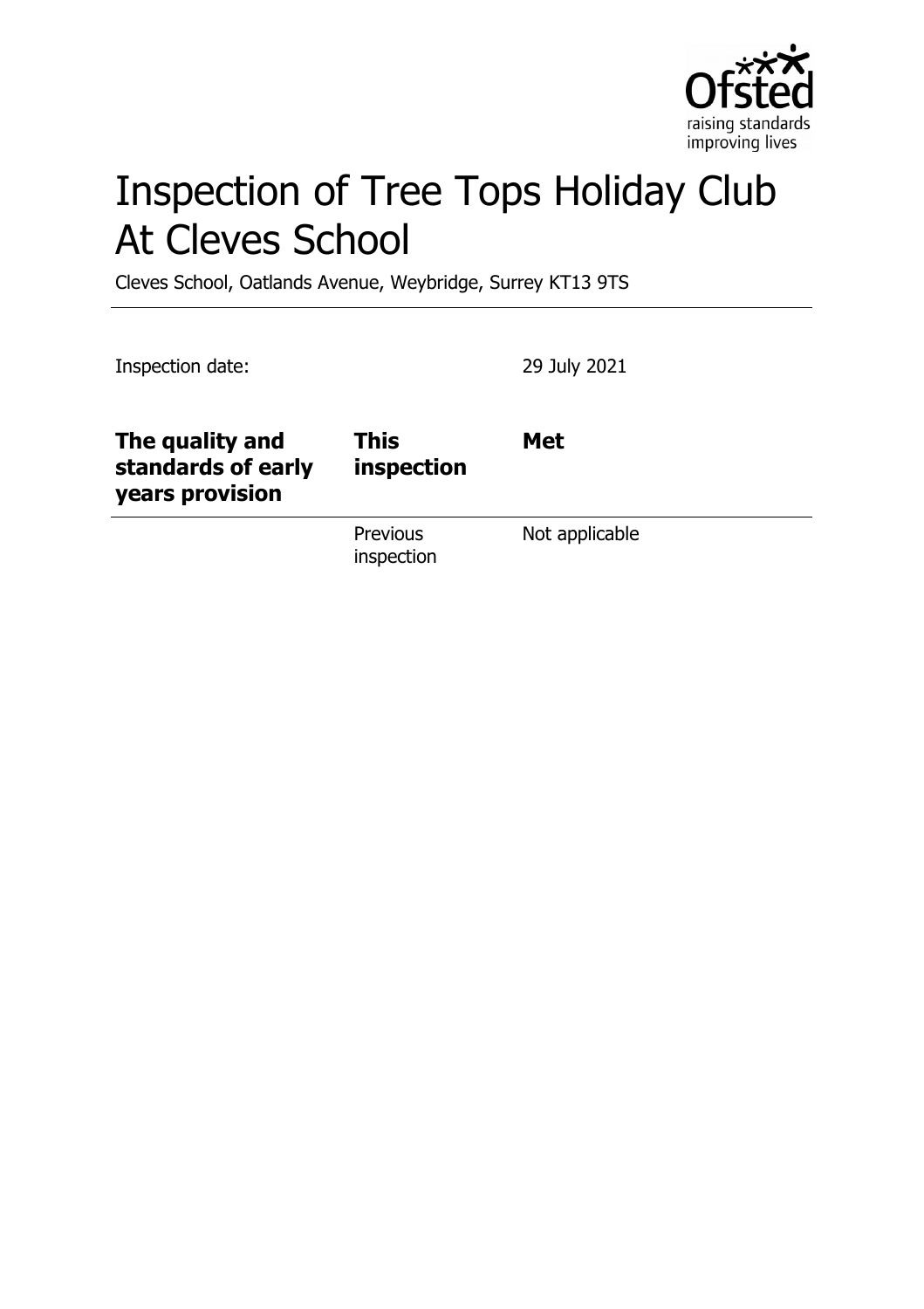

# **What is it like to attend this early years setting?**

#### **This provision meets requirements**

Children are happy and have fun playing with their friends. Staff consider children's interests and ideas when planning activities. For example, children enjoy building a marble run with their friends or exploring art activities. Children have plenty of opportunities to develop their physical skills. For instance, children learn about the Olympic Games, and eagerly take part in running games. Staff complement the experiences children have and support their understanding of the wider world.

New children settle very well and are secure at the club. Staff build children's selfconfidence and support their individual emotional needs. Staff spend time getting to know the children. They are enthusiastic and join in with children's play and activities. Children enjoy choosing books, which they ask staff to read to them.

Managers and staff have high expectations of children's behaviour. They role model good behaviour. Children's input is valued and welcomed. Staff actively seek children's views and opinions as part of their approach to self-evaluation, so that children continually benefit from a quality provision. Children behave well.

## **What does the early years setting do well and what does it need to do better?**

- $\blacksquare$  Staff know individual children well and are attentive to their needs. Children form strong bonds with staff and are happy and confident. Younger children enjoy accessing the designated early years room where they can take time to rest and relax.
- $\blacksquare$  Staff engage with children during meaningful conversations, listening to their views and opinions. Children are confident communicators. They build strong friendships and enjoy one another's company as they take part in activities, such as games, crafts and sports. This helps children to make progress with their social, physical and creative skills. Children talk about the favourite activities they enjoy.
- $\blacksquare$  Staff use their knowledge of children's individual interests to provide a good range of activities that motivate children to get involved. For instance, children concentrate and focus as they use the craft materials available, using their imaginations as they talk through what they are creating.
- $\blacksquare$  Staff consistently apply fair boundaries so that children understand how to behave at the club. They use explanations and gentle reminders to help children manage their emotions and consider others. This helps children to learn how to behave well.
- $\blacksquare$  Children play cooperatively together. They engage in table activities, such as drawing, board games and puzzles, to encourage them to sustain good levels of concentration.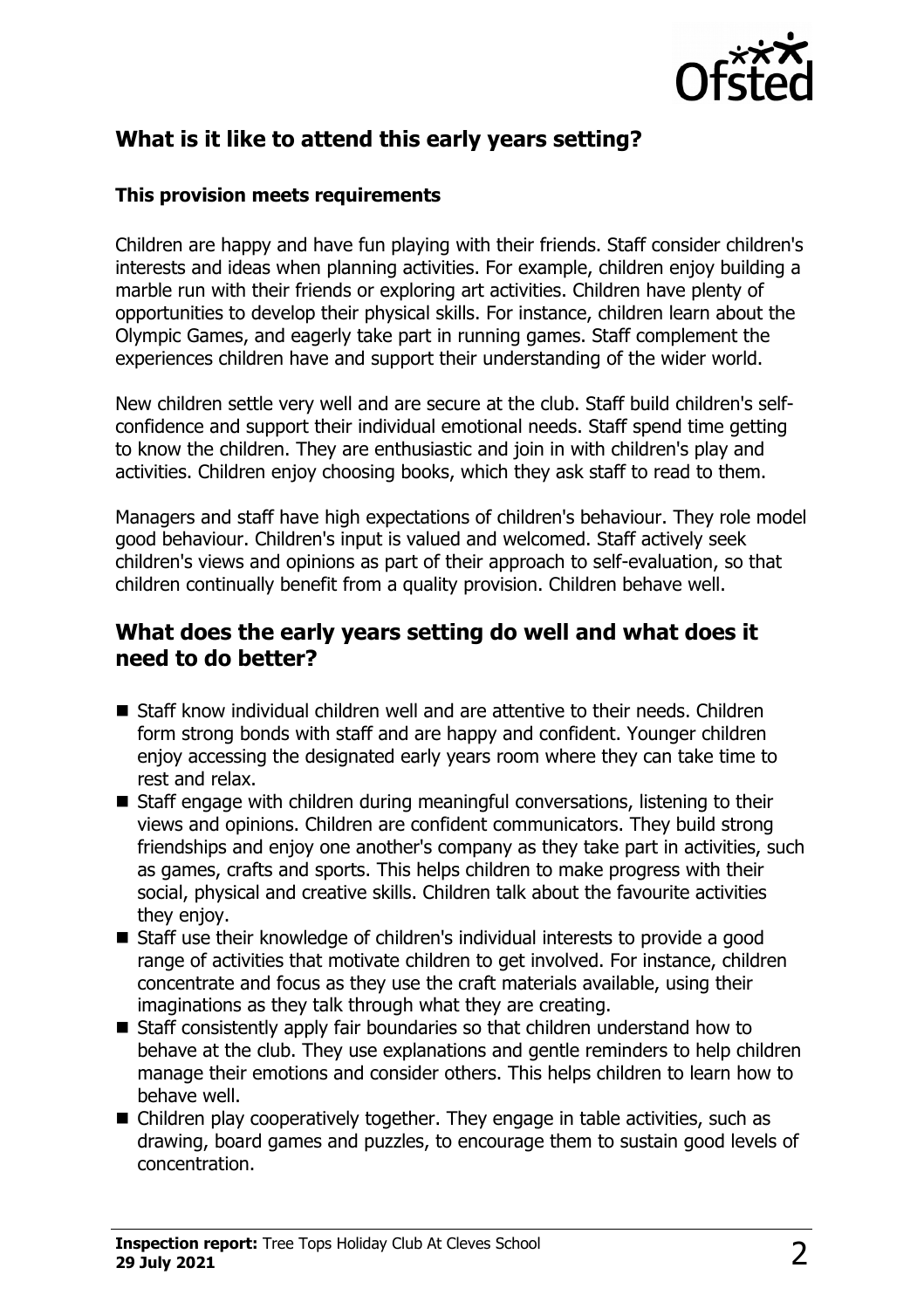

- $\blacksquare$  Staff talk with parents and provide information about how their children have been during the day. Parents also receive regular communication from managers. They can also find detailed information on the club website. Parents report how children are made to feel welcome at the club. They state that children sometimes request to attend additional sessions as they enjoy their time at the club so much.
- $\blacksquare$  The manager and staff regularly reflect on their practice and the service that is being provided. Parents and children give feedback, and staff encourage children to be involved in making decisions and planning. Children tell staff what they enjoy and suggest things that they would like to do in the club to make their time more enjoyable.
- $\blacksquare$  The provider has established secure systems for recruitment, induction and supervision of staff to ensure their ongoing suitability. Staff say how much they benefit from the excellent line management they receive. Staff complete induction and mandatory training to improve their personal effectiveness. They have regular appraisals with the provider. Staff are encouraged to access further training to develop their skills. Staff well-being is of high importance and support is provided if needed.

# **Safeguarding**

The arrangements for safeguarding are effective.

The managers and staff have a good understanding of their roles and responsibility to protect children from harm. They know how to recognise signs of abuse and are clear about the procedures to follow should they have any concerns about a child in their care, including the wider safeguarding issues, such as extremism and radicalisation. The provider regularly talks with staff to check their understanding of child protection procedures. Staff work well as a team to supervise children at all times to keep them safe. Staff are deployed well to supervise children as they play.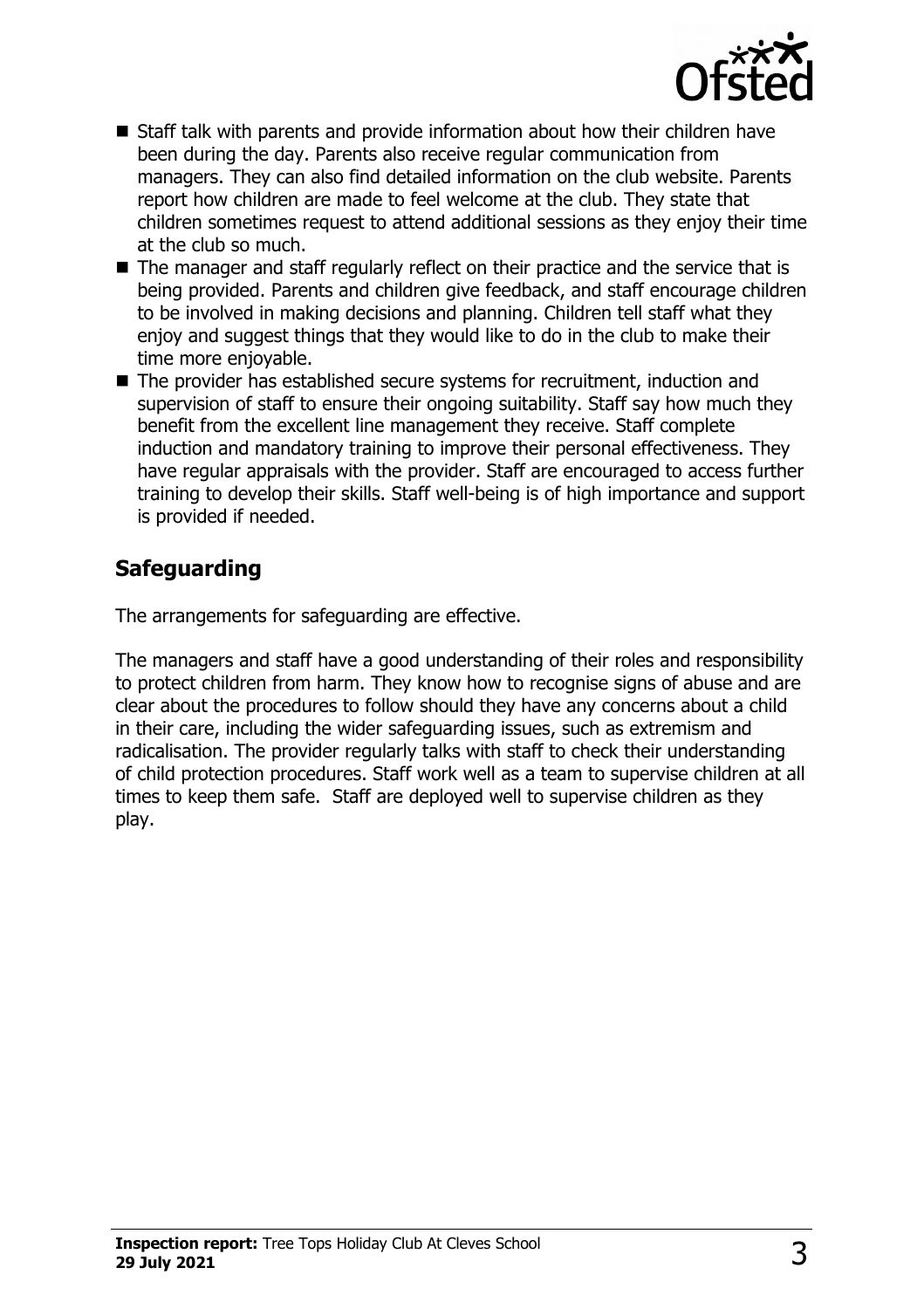

| <b>Setting details</b>                         |                                                                                      |
|------------------------------------------------|--------------------------------------------------------------------------------------|
| Unique reference number                        | EY556962                                                                             |
| <b>Local authority</b>                         | Surrey                                                                               |
| <b>Inspection number</b>                       | 10174833                                                                             |
| <b>Type of provision</b>                       | Childcare on non-domestic premises                                                   |
| <b>Registers</b>                               | Early Years Register, Compulsory Childcare<br>Register, Voluntary Childcare Register |
| Day care type                                  | Out-of-school day care                                                               |
| Age range of children at time of<br>inspection | 4 to 11                                                                              |
| <b>Total number of places</b>                  | 100                                                                                  |
| Number of children on roll                     | 321                                                                                  |
| Name of registered person                      | Wild-Life Day Camps Limited                                                          |
| Registered person unique<br>reference number   | RP535364                                                                             |
| <b>Telephone number</b>                        | 07557519566                                                                          |
| Date of previous inspection                    | Not applicable                                                                       |

## **Information about this early years setting**

Tree Tops Holiday Club At Cleves School registered in 2018. It operates from Cleves School in Weybridge, Surrey. The club operates from 8am to 6pm, Monday to Friday, in school holidays. There are eight members of staff.

## **Information about this inspection**

### **Inspector**

Kelly Lane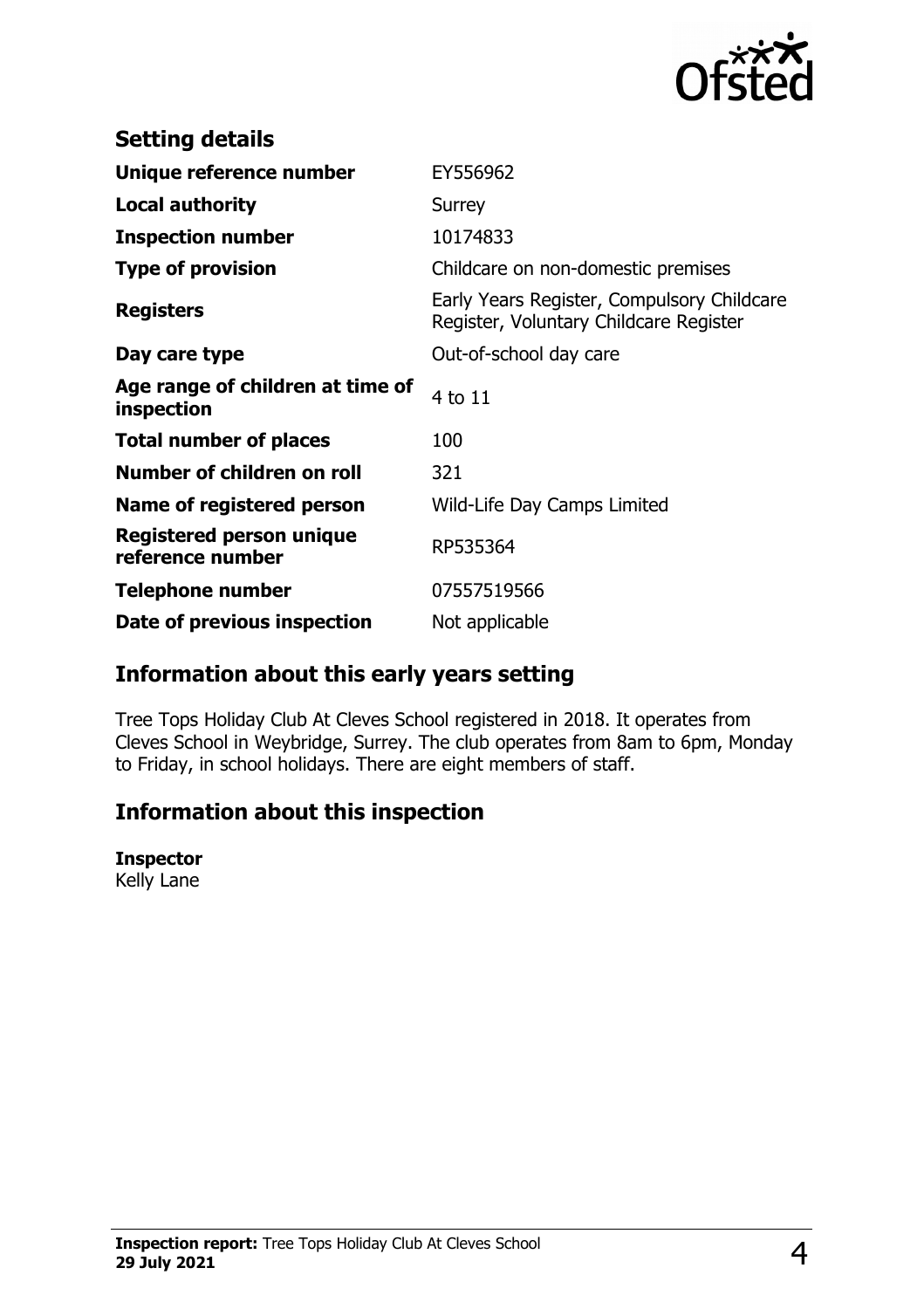

### **Inspection activities**

- $\blacksquare$  This was the first routine inspection the provider received since the COVID-19 (coronavirus) pandemic began. The inspector discussed the impact of the pandemic with the setting and has taken that into account in her evaluation of the setting.
- $\blacksquare$  The provider and the inspector viewed all areas of the setting and discussed how the club's activities are organised.
- $\blacksquare$  Time was spent speaking with children during the inspection to find out what they like about the club.
- $\blacksquare$  The inspector spoke with staff to find out their understanding of safeguarding and other policies.
- $\blacksquare$  The inspector observed children having their snack, playing and interacting with staff indoors and in the playground.
- Discussions were held with parents and their views were taken into account.
- $\blacksquare$  The inspector sampled documentation, including evidence of staff suitability checks.

We carried out this inspection under sections 49 and 50 of the Childcare Act 2006 on the quality and standards of provision that is registered on the Early Years Register. The registered person must ensure that this provision complies with the statutory framework for children's learning, development and care, known as the early years foundation stage.

If you are not happy with the inspection or the report, you can [complain to Ofsted.](http://www.gov.uk/complain-ofsted-report)